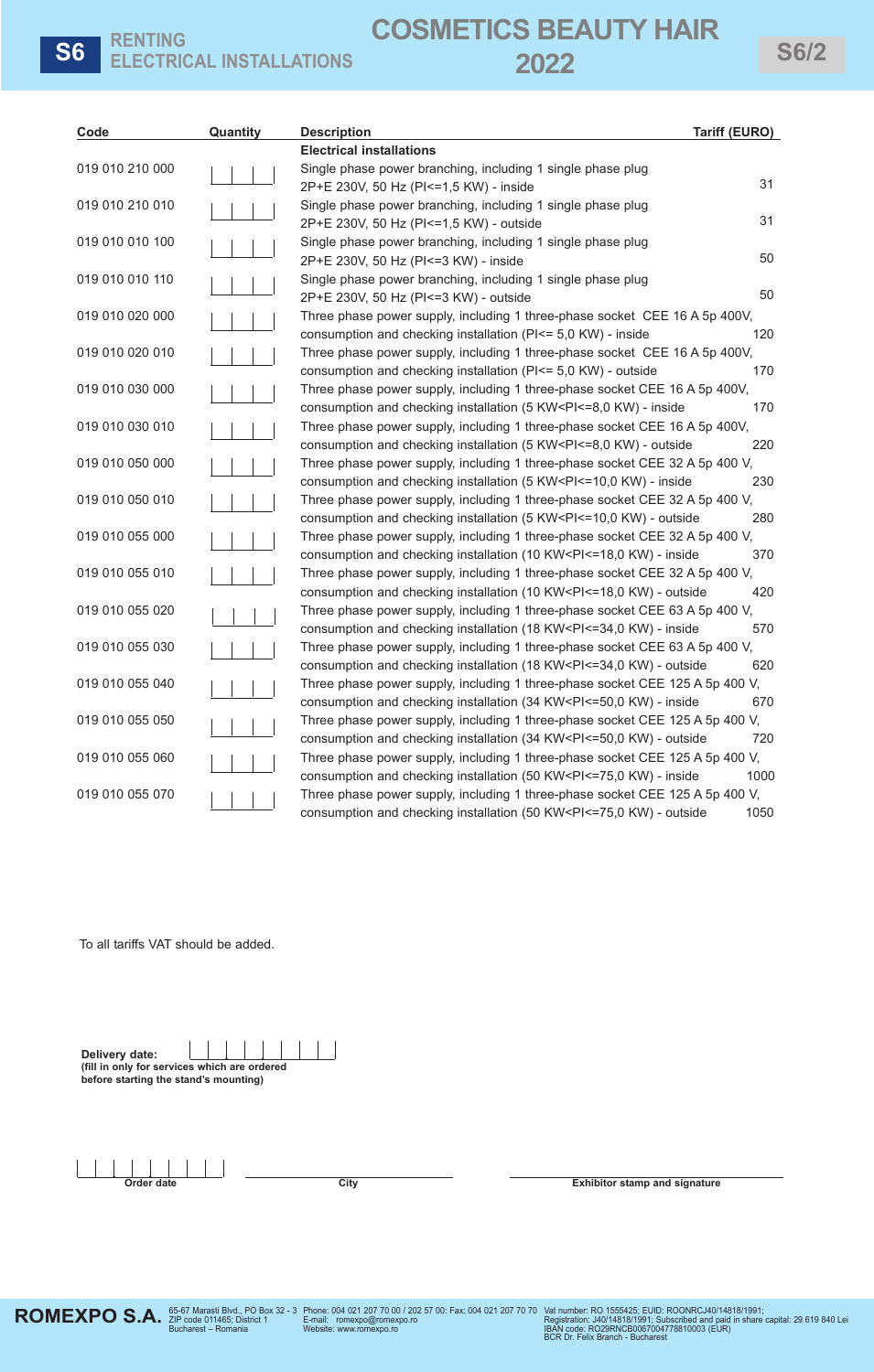

### **ORDER: RENTING ELECTRICAL INSTALLATIONS**

|             |                    |                                   |                                   |                              | Neighbor no.                      |                                   |                                   |                                   |                                   |                                   |                                   |                                   |                                   |                                   |                    |              |
|-------------|--------------------|-----------------------------------|-----------------------------------|------------------------------|-----------------------------------|-----------------------------------|-----------------------------------|-----------------------------------|-----------------------------------|-----------------------------------|-----------------------------------|-----------------------------------|-----------------------------------|-----------------------------------|--------------------|--------------|
|             | $\hspace{0.1mm} +$ | $\hspace{0.1mm} +$                | $\hspace{0.1mm} +$                | $\pm$                        | $\hspace{0.1mm} +$                | $\hspace{.1cm} + \hspace{.1cm}$   | $^{+}$                            | $^{+}$                            | $^{+}$                            | $\hspace{0.1mm} +$                | $\pm$                             | $\hspace{0.1mm} +$                | $\hspace{0.1mm} +$                | $\hspace{0.1mm} +$                | $+$                |              |
| Neighbor no | $^{+}$             | $\hspace{0.1mm} +$                | $^{+}$                            | $\pm$                        | $+$                               | $\hspace{0.1mm} +$                | $^{+}$                            | $+$                               | $+$                               | $\pm$                             | $^{+}$                            | $+$                               | $+$                               | $\pm$                             | $+$                |              |
|             | $+$                | $+$                               | $+$                               | $^{+}$                       | $+$                               | $+$                               | $\hspace{0.1mm} + \hspace{0.1mm}$ | $\boldsymbol{+}$                  | $\hspace{0.1mm} + \hspace{0.1mm}$ | $\hspace{0.1mm} + \hspace{0.1mm}$ | $^{+}$                            | $+$                               | $\!+\!$                           | $\pm$                             | $+$                |              |
|             | $^{+}$             | $+$                               | $+$                               | $^{+}$                       | $+$                               | $+$                               | $\hspace{0.1mm} + \hspace{0.1mm}$ | $+$                               | $\boldsymbol{+}$                  | $\hspace{0.1cm} + \hspace{0.1cm}$ | $^{+}$                            | $+$                               | $+$                               | $^{+}$                            | $+$                |              |
|             | $^{+}$             | $\hspace{0.1mm} +$                | $+$                               | $^{+}$                       | $+$                               | $^{+}$                            | $+$                               | $\hspace{0.1mm} + \hspace{0.1mm}$ | $^{+}$                            | $+$                               | $^{+}$                            | $+$                               | $\hspace{0.1mm} + \hspace{0.1mm}$ | $^{+}$                            | $+$                |              |
|             | $+$                | $+$                               | $+$                               | $^{+}$                       | $\hspace{0.1mm} +$                | $\hspace{0.1mm} + \hspace{0.1mm}$ | $+$                               | $\hspace{0.1mm} + \hspace{0.1mm}$ | $\hspace{0.1mm} + \hspace{0.1mm}$ | $\hspace{0.1mm} +\hspace{0.1mm}$  | $^{+}$                            | $+$                               | $\hspace{0.1mm} + \hspace{0.1mm}$ | $^{+}$                            | $+$                |              |
|             |                    | $\hspace{0.1mm} +$                | $\!+\!$                           | $\hspace{0.1mm} +$           | $\hspace{0.1mm} +$                | $\! +$                            | $\hspace{0.1mm} + \hspace{0.1mm}$ | $\hspace{0.1mm} + \hspace{0.1mm}$ |                                   | $\hspace{0.1mm} + \hspace{0.1mm}$ | $\hspace{0.1mm} + \hspace{0.1mm}$ | $\hspace{0.1mm} +$                | $\hspace{0.1mm} + \hspace{0.1mm}$ | $\pm$                             | $+$                |              |
|             | $^{+}$             | $+$                               | $\hspace{0.1mm} + \hspace{0.1mm}$ | $^{+}$                       | $\hspace{0.1mm} +$                | $\pm$                             | $+$                               | $\pm$                             | $^{+}$                            | $\pm$                             | $\pm$                             | $+$                               | $\hspace{0.1mm} + \hspace{0.1mm}$ | $^{+}$                            | $+$                |              |
|             | $+$                | $+$                               | $+$                               | $+$                          | $+$                               | $+$                               | $\hspace{0.1mm} + \hspace{0.1mm}$ | $+$                               | $+$                               | $+$                               | $+$                               | $+$                               | $+$                               | $+$                               | $+$                |              |
|             | $+$                | $\hspace{0.1mm} + \hspace{0.1mm}$ |                                   | $^{+}$                       | $\hspace{0.1mm} + \hspace{0.1mm}$ |                                   | $\hspace{0.1mm} + \hspace{0.1mm}$ | $+$                               | $\hspace{0.1mm} + \hspace{0.1mm}$ | $\hspace{0.1mm} + \hspace{0.1mm}$ | $\hspace{0.1mm} + \hspace{0.1mm}$ | $\boldsymbol{+}$                  |                                   | $\hspace{0.1mm} + \hspace{0.1mm}$ | $+$                |              |
|             | $+$                | $+$                               | $\!+\!$                           | $\hspace{0.1mm} +$           | $+$                               | $\hspace{0.1mm} + \hspace{0.1mm}$ | $^{+}$                            | $+$                               | $\hspace{0.1mm} + \hspace{0.1mm}$ | $\hspace{0.1mm} +\hspace{0.1mm}$  | $\hspace{0.1mm} + \hspace{0.1mm}$ | $\hspace{0.1mm} + \hspace{0.1mm}$ | $\hspace{0.1cm} + \hspace{0.1cm}$ | $^{+}$                            | $\hspace{0.1mm} +$ |              |
|             | $+$                | $+$                               | $+$                               | $^{+}$                       | $+$                               | $+$                               | $+$                               | $+$                               | $+$                               | $+$                               | $^{+}$                            | $+$                               |                                   | $+$                               | $+$                | Neighbor no. |
|             | $+$                | $\hspace{0.1mm} +$                | $\! +$                            | $^{+}$                       | $\hspace{0.1mm} +$                | $\pm$                             | $+$                               | $\pm$                             | $^{+}$                            | $\pm$                             | $\pm$                             | $\hspace{0.1mm} + \hspace{0.1mm}$ | $\hspace{0.1mm} +\hspace{0.1mm}$  | $\pm$                             | $+$                |              |
|             | $+$                | $+$                               |                                   | $^{+}$                       | $\hspace{0.1mm} + \hspace{0.1mm}$ | $\hspace{0.1mm} + \hspace{0.1mm}$ | $\pm$                             | $\hspace{0.1mm} + \hspace{0.1mm}$ | $+$                               | $\hspace{0.1cm} + \hspace{0.1cm}$ | $^{+}$                            | $\hspace{0.1mm} + \hspace{0.1mm}$ | $\hspace{0.1mm} + \hspace{0.1mm}$ | $+$                               | $+$                |              |
|             | $^{+}$             | $\pm$                             | $\pm$                             | $\hspace{0.1mm} +$           | $\hspace{0.1mm} +\hspace{0.1mm}$  | $\hspace{0.1mm} +$                | $\pm$                             | $\hspace{0.1mm} + \hspace{0.1mm}$ | $\pm$                             | $\pm$                             | $\pm$                             | $\hspace{0.1mm} +$                | $\hspace{0.1cm} + \hspace{0.1cm}$ | $\pm$                             | $\hspace{0.1mm} +$ |              |
|             | $\perp$            | $\Box$                            | $\Box$                            | Neighbor no.<br>$\mathbf{I}$ |                                   |                                   |                                   |                                   |                                   |                                   |                                   |                                   |                                   |                                   |                    |              |

<u>| | | |</u><br>Order date





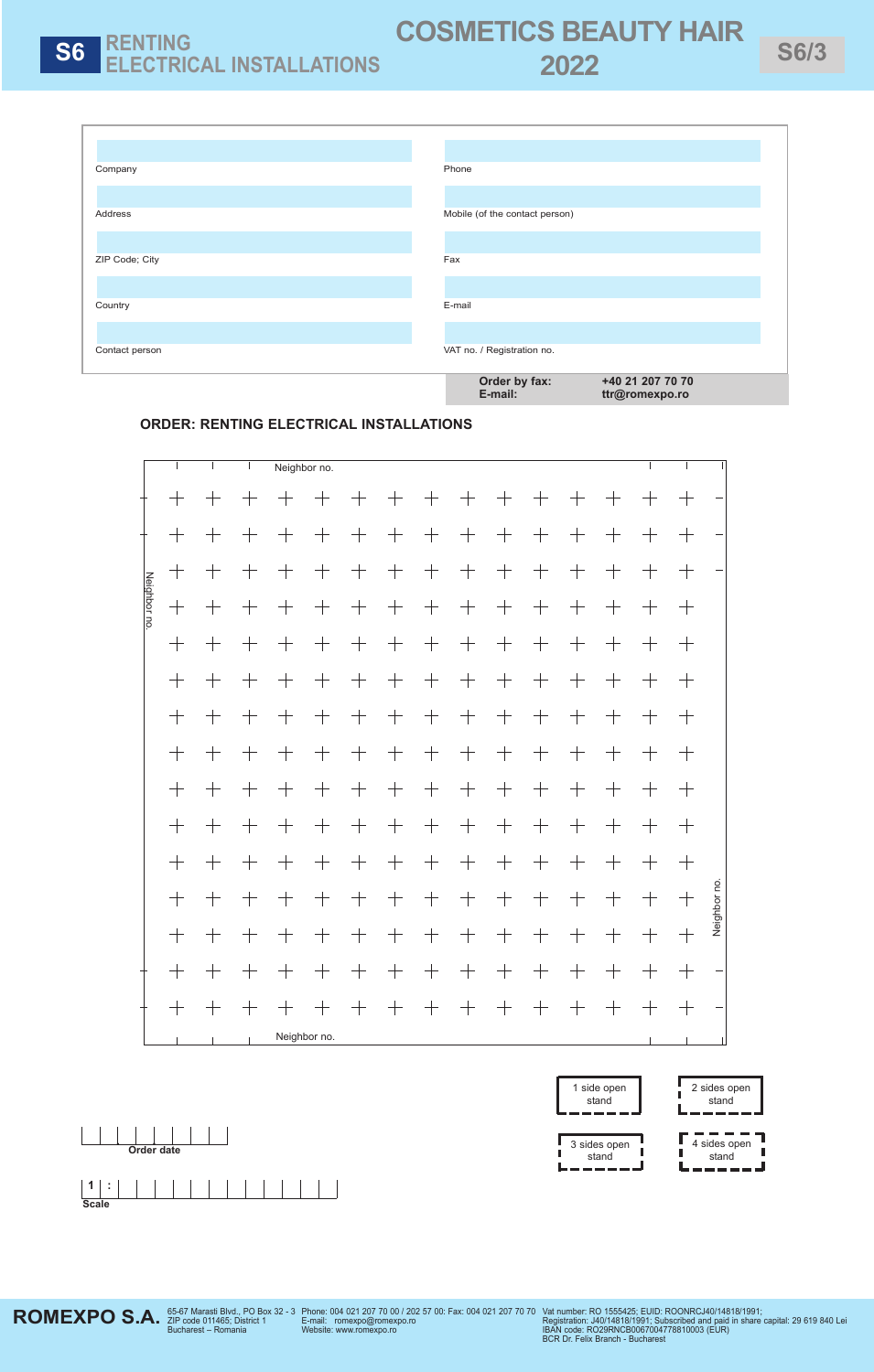# RENTING ELECTRICAL EQUIPMENT S6/4



**Arm spotlight EUR 18.00** Code 019.010.180.000



**Arm spotlight 100W EUR 18.00** Code 019.010.181.000



**Connecting EUR 18.00 spotlight OCTANORM** Code 019.010.187.000



**Spotlight SS30 100W EUR 18.00** Code 019.010.200.008



**Spotlight 100W EUR 18.00** Code 019.010.188.000



**Spotlight 100W EUR 18.00** Code 019.010.170.000



**Halogen spotlight EUR 21.00 SY STAR 100W** Code 019.010.185.000



**Halogen spotlight EUR 21.00 SY STAR 50W(A)** Code 019.010.186.000



**Arm reflector 300W EUR 45.00** Code 019.010.200.010



**Halogen reflector EUR 45.00 SYMA STAR 300W** Code 019.010.200.006



**IVEN HQI 150W reflector EUR 45.00** Code 019.010.200.005



**HIGHLITE HQI 150W reflector EUR 45.00** Code 019.010.390.000



**HQI 80W reflector EUR 45.00** Code 019.010.200.030



**PAR64 500-1000W reflector EUR 50.00** Code 019.010.200.020



**Arm reflector LED A++ EUR 45.00 16W 1100LM 4000K** Code 019.010.200.040



**LED VIRGO reflector EUR 50.00 40W 4350 LM 4100 K** Code 019.010.200.045

**To all tariffs VAT should be added**